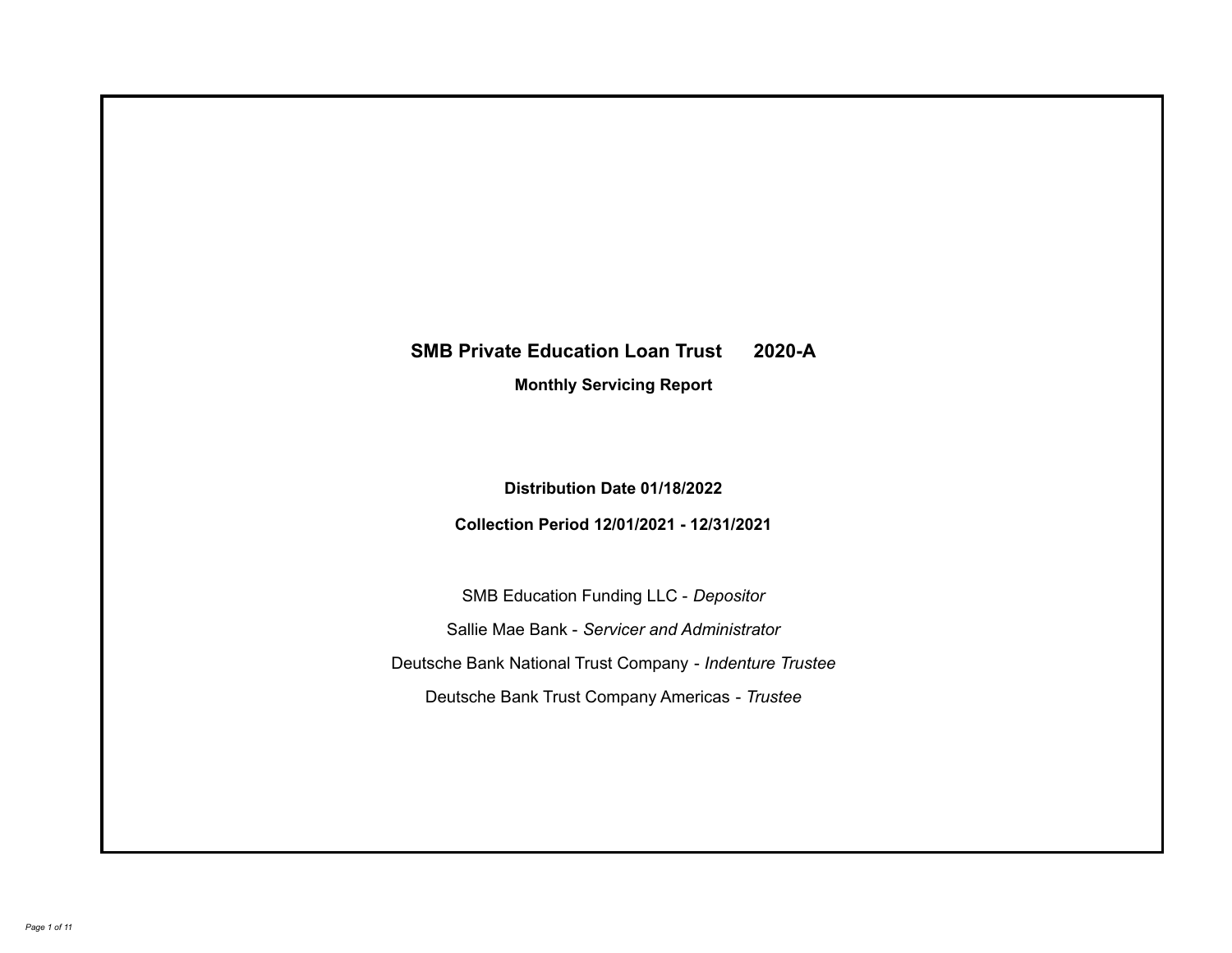A

| А | <b>Student Loan Portfolio Characteristics</b>                  |                                                 | Settlement Date<br>02/12/2020     | 11/30/2021                        | 12/31/2021                        |
|---|----------------------------------------------------------------|-------------------------------------------------|-----------------------------------|-----------------------------------|-----------------------------------|
|   | <b>Principal Balance</b><br>Interest to be Capitalized Balance |                                                 | \$633,058,651.76<br>43,030,628.43 | \$477,663,455.09<br>29,793,821.20 | \$468,570,637.67<br>27,327,433.70 |
|   | Pool Balance                                                   |                                                 | \$676,089,280.19                  | \$507,457,276.29                  | \$495,898,071.37                  |
|   |                                                                |                                                 | 9.38%                             | 8.53%                             | 8.52%                             |
|   | Weighted Average Coupon (WAC)                                  |                                                 | 138.37                            | 132.86                            | 132.40                            |
|   | Weighted Average Remaining Term                                |                                                 | 54,630                            | 41,895                            | 41,184                            |
|   | Number of Loans                                                |                                                 |                                   |                                   |                                   |
|   | Number of Borrowers                                            |                                                 | 52,691                            | 40,556                            | 39,875                            |
|   | Pool Factor                                                    |                                                 |                                   | 0.750577315                       | 0.733480157                       |
|   |                                                                | Since Issued Total Constant Prepayment Rate (1) |                                   | 12.98%                            | 13.33%                            |
|   |                                                                |                                                 |                                   |                                   |                                   |
| B | <b>Debt Securities</b>                                         | Cusip/Isin                                      | 12/15/2021                        |                                   | 01/18/2022                        |
|   | A <sub>2</sub> A                                               | 78449UAB4                                       | \$302,014,569.73                  |                                   | \$290,783,813.20                  |
|   | A2B                                                            | 78449UAC2                                       | \$47,189,776.52                   |                                   | \$45,434,970.81                   |
|   | B                                                              | 78449UAD0                                       | \$47,000,000.00                   |                                   | \$47,000,000.00                   |

| $\overline{\phantom{1}}$<br>້ | Certificates | Cusip/Isin | 12/15/2021   | 01/18/2022   |
|-------------------------------|--------------|------------|--------------|--------------|
|                               | Residual     | 78449UAE8  | \$100,000.00 | \$100,000.00 |

| ount Balances           | 12/15/2021  | 01/18/2022   |
|-------------------------|-------------|--------------|
| Reserve Account Balance | ,729,328.00 | 1,729,328.00 |

| E. | <b>Asset / Liability</b>               | 12/15/2021       | 01/18/2022       |
|----|----------------------------------------|------------------|------------------|
|    | Overcollateralization Percentage       | 21.92%           | 22.72%           |
|    | Specified Overcollateralization Amount | \$126,864,319.07 | \$123,974,517.84 |
|    | Actual Overcollateralization Amount    | \$111,252,930.04 | \$112,679,287.36 |

(1) For additional information, see 'Since Issued CPR Methodology' found in section VIII of this report .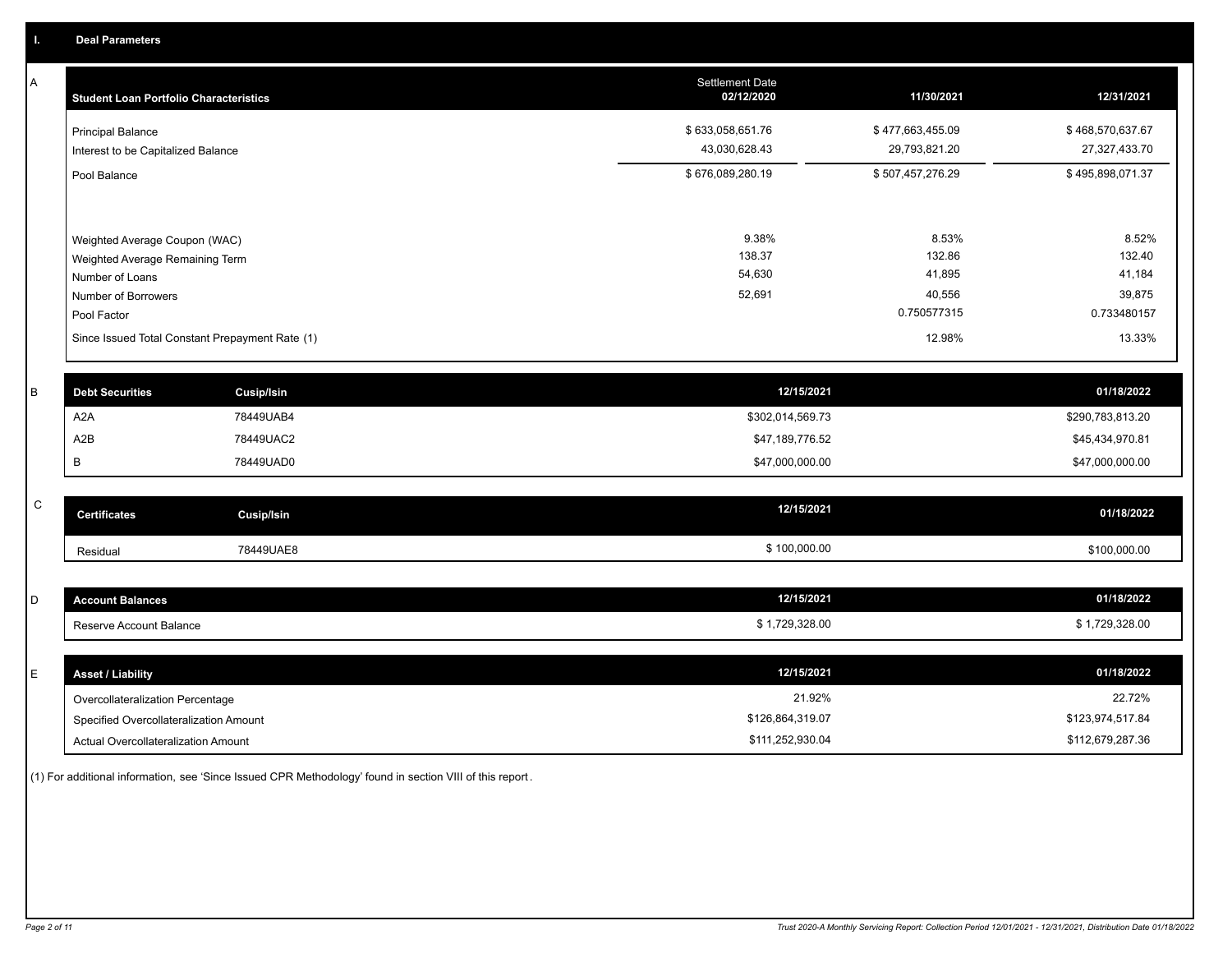### **II. 2020-A Trust Activity 12/01/2021 through 12/31/2021**

# **Total Principal Receipts \$ 11,407,796.25**  Other Principal Deposits 333,918.69 Servicer Principal Reimbursement 0.00 Seller Principal Reimbursement 0.00 Borrower Principal 11,073,877.56 A **Student Loan Principal Receipts**

#### B **Student Loan Interest Receipts**

| <b>Total Interest Receipts</b>  | \$2,545,587.47 |
|---------------------------------|----------------|
| Other Interest Deposits         | 3.209.04       |
| Servicer Interest Reimbursement | 0.00           |
| Seller Interest Reimbursement   | 0.00           |
| Borrower Interest               | 2,542,378.43   |

| C       | <b>Recoveries on Realized Losses</b>                             | \$79,297.29     |
|---------|------------------------------------------------------------------|-----------------|
| D       | <b>Investment Income</b>                                         | \$283.16        |
| Е.      | <b>Funds Borrowed from Next Collection Period</b>                | \$0.00          |
| F.      | Funds Repaid from Prior Collection Period                        | \$0.00          |
| G       | Loan Sale or Purchase Proceeds                                   | \$0.00          |
| H       | Initial Deposits to Distribution Account                         | \$0.00          |
|         | <b>Excess Transferred from Other Accounts</b>                    | \$0.00          |
| J       | <b>Borrower Benefit Reimbursements</b>                           | \$0.00          |
| K       | <b>Other Deposits</b>                                            | \$0.00          |
|         | <b>Other Fees Collected</b>                                      | \$0.00          |
| M       | <b>AVAILABLE FUNDS</b>                                           | \$14,032,964.17 |
| N       | Non-Cash Principal Activity During Collection Period             | \$2,314,978.83  |
| $\circ$ | Aggregate Purchased Amounts by the Depositor, Servicer or Seller | \$337,127.73    |
| P       | Aggregate Loan Substitutions                                     | \$0.00          |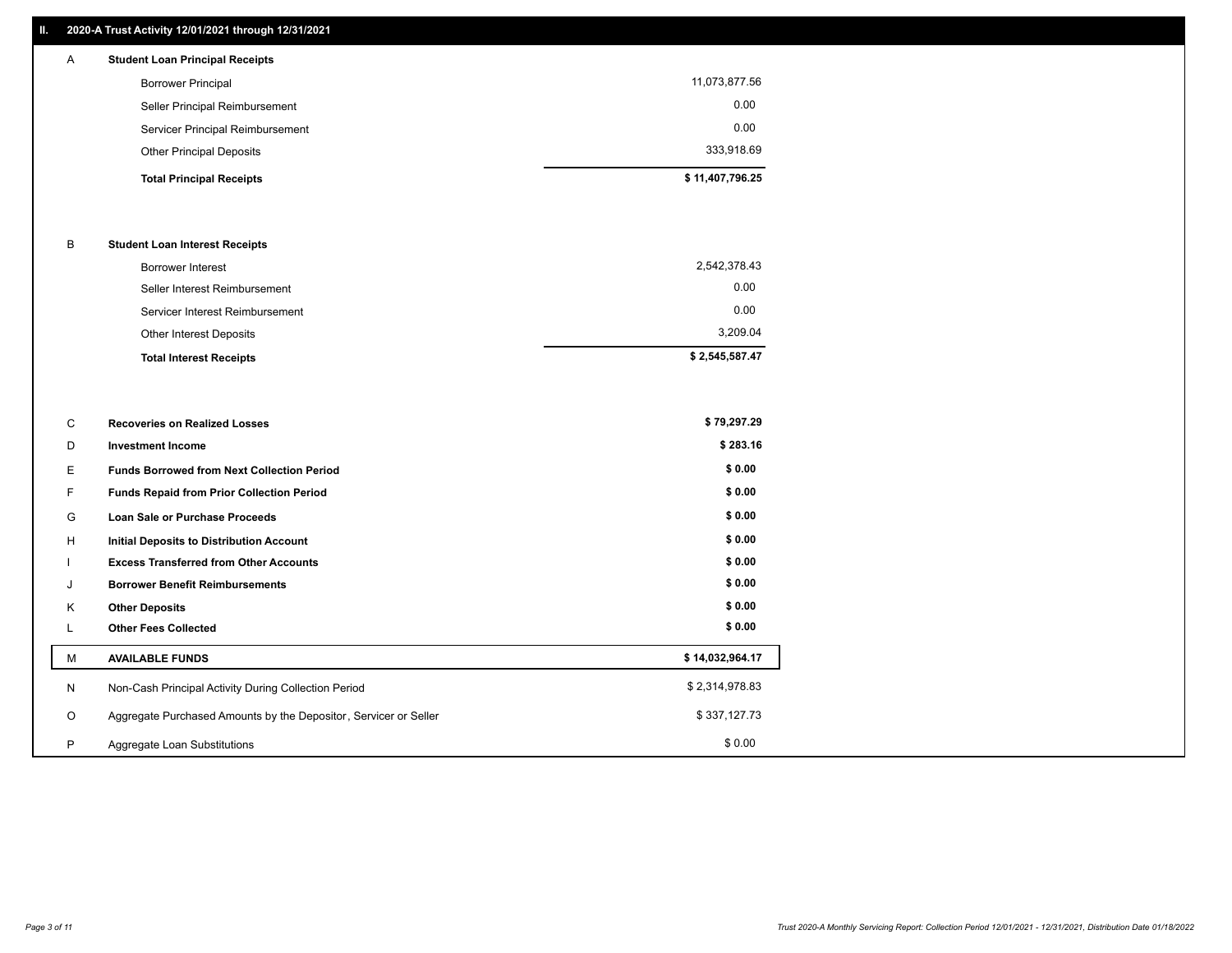|                   |                       |                          |         |                                                           | <b>Loans by Repayment Status</b> |                            |                          |         |                                                           |                |                            |
|-------------------|-----------------------|--------------------------|---------|-----------------------------------------------------------|----------------------------------|----------------------------|--------------------------|---------|-----------------------------------------------------------|----------------|----------------------------|
|                   |                       |                          |         | 12/31/2021                                                |                                  |                            |                          |         | 11/30/2021                                                |                |                            |
|                   |                       | <b>Wtd Avg</b><br>Coupon | # Loans | Principal and<br><b>Interest Accrued</b><br>to Capitalize | % of Principal                   | % of Loans in<br>Repay (1) | <b>Wtd Avg</b><br>Coupon | # Loans | Principal and<br><b>Interest Accrued</b><br>to Capitalize | % of Principal | % of Loans in<br>Repay (1) |
| INTERIM:          | IN SCHOOL             | 9.82%                    | 2,995   | \$45,353,532.06                                           | 9.146%                           | $-$ %                      | 9.81%                    | 3,180   | \$47,749,796.03                                           | 9.410%         | $-$ %                      |
|                   | GRACE                 | 9.61%                    | 714     | \$10,508,092.17                                           | 2.119%                           | $-$ %                      | 9.67%                    | 989     | \$15,158,427.00                                           | 2.987%         | $-$ %                      |
|                   | <b>DEFERMENT</b>      | 9.10%                    | 2,512   | \$33,093,056.83                                           | 6.673%                           | $-$ %                      | 9.13%                    | 2,618   | \$34,342,072.22                                           | 6.767%         | $-$ %                      |
| <b>REPAYMENT:</b> | <b>CURRENT</b>        | 8.28%                    | 33,327  | \$384,123,942.73                                          | 77.460%                          | 94.392%                    | 8.27%                    | 33,652  | \$389,047,363.50                                          | 76.666%        | 94.842%                    |
|                   | 30-59 DAYS DELINQUENT | 8.85%                    | 702     | \$9,517,066.84                                            | 1.919%                           | 2.339%                     | 8.77%                    | 505     | \$7,211,162.45                                            | 1.421%         | 1.758%                     |
|                   | 60-89 DAYS DELINQUENT | 9.05%                    | 222     | \$2,823,229.08                                            | 0.569%                           | 0.694%                     | 9.10%                    | 211     | \$3,033,972.90                                            | 0.598%         | 0.740%                     |
|                   | 90+ DAYS DELINQUENT   | 9.16%                    | 149     | \$1,977,771.24                                            | 0.399%                           | 0.486%                     | 8.62%                    | 142     | \$2,050,178.69                                            | 0.404%         | 0.500%                     |
|                   | FORBEARANCE           | 8.58%                    | 563     | \$8,501,380.42                                            | 1.714%                           | 2.089%                     | 8.49%                    | 598     | \$8,864,303.50                                            | 1.747%         | 2.161%                     |
| <b>TOTAL</b>      |                       |                          | 41,184  | \$495,898,071.37                                          | 100.00%                          | 100.00%                    |                          | 41,895  | \$507,457,276.29                                          | 100.00%        | 100.00%                    |

Percentages may not total 100% due to rounding \*

1 Loans classified in "Repayment" include any loan for which interim interest only, \$25 fixed payments or full principal and interest payments are due.

|                 |                                                                                                                                                                                |                          |         |                                                                  | <b>Loans by Borrower Status</b> |                                |                          |         |                                                                  |                |                                |
|-----------------|--------------------------------------------------------------------------------------------------------------------------------------------------------------------------------|--------------------------|---------|------------------------------------------------------------------|---------------------------------|--------------------------------|--------------------------|---------|------------------------------------------------------------------|----------------|--------------------------------|
|                 |                                                                                                                                                                                |                          |         | 12/31/2021                                                       |                                 |                                |                          |         | 11/30/2021                                                       |                |                                |
|                 |                                                                                                                                                                                | <b>Wtd Avg</b><br>Coupon | # Loans | <b>Principal and</b><br><b>Interest Accrued</b><br>to Capitalize | % of Principal                  | % of Loans in<br>P&I Repay (2) | <b>Wtd Avg</b><br>Coupon | # Loans | <b>Principal and</b><br><b>Interest Accrued</b><br>to Capitalize | % of Principal | % of Loans in<br>P&I Repay (2) |
| <b>INTERIM:</b> | IN SCHOOL                                                                                                                                                                      | 9.29%                    | 6,257   | \$95,194,637.89                                                  | 19.196%                         | $-$ %                          | 9.28%                    | 6,623   | \$100,054,934.34                                                 | 19.717%        | $-$ %                          |
|                 | <b>GRACE</b>                                                                                                                                                                   | 9.12%                    | 1,398   | \$20,654,950.24                                                  | 4.165%                          | $-$ %                          | 9.13%                    | 2,042   | \$30,964,496.83                                                  | 6.102%         | $-$ %                          |
|                 | <b>DEFERMENT</b>                                                                                                                                                               | 8.73%                    | 4,620   | \$59,897,594.26                                                  | 12.079%                         | $-$ %                          | 8.73%                    | 4,835   | \$62,453,914.11                                                  | 12.307%        | $-$ %                          |
| P&I REPAYMENT:  | <b>CURRENT</b>                                                                                                                                                                 | 8.18%                    | 27,348  | \$298,441,385.29                                                 | 60.182%                         | 93.219%                        | 8.16%                    | 27,003  | \$293,724,239.92                                                 | 57.882%        | 93.548%                        |
|                 | 30-59 DAYS DELINQUENT                                                                                                                                                          | 8.78%                    | 645     | \$8,614,082.28                                                   | 1.737%                          | 2.691%                         | 8.72%                    | 458     | \$6,493,217.40                                                   | 1.280%         | 2.068%                         |
|                 | 60-89 DAYS DELINQUENT                                                                                                                                                          | 9.03%                    | 211     | \$2,702,458.06                                                   | 0.545%                          | 0.844%                         | 9.11%                    | 204     | \$2,966,040.43                                                   | 0.584%         | 0.945%                         |
|                 | 90+ DAYS DELINQUENT                                                                                                                                                            | 9.22%                    | 142     | \$1,891,582.93                                                   | 0.381%                          | 0.591%                         | 8.64%                    | 132     | \$1,936,129.76                                                   | 0.382%         | 0.617%                         |
|                 | <b>FORBEARANCE</b>                                                                                                                                                             | 8.58%                    | 563     | \$8,501,380.42                                                   | 1.714%                          | 2.655%                         | 8.49%                    | 598     | \$8,864,303.50                                                   | 1.747%         | 2.823%                         |
| <b>TOTAL</b>    | Percentages may not total 100% due to rounding<br>2 Loans classified in "P&I Repayment" includes only those loans for which scheduled principal and interest payments are due. |                          | 41,184  | \$495,898,071.37                                                 | 100.00%                         | 100.00%                        |                          | 41,895  | \$507,457,276.29                                                 | 100.00%        | 100.00%                        |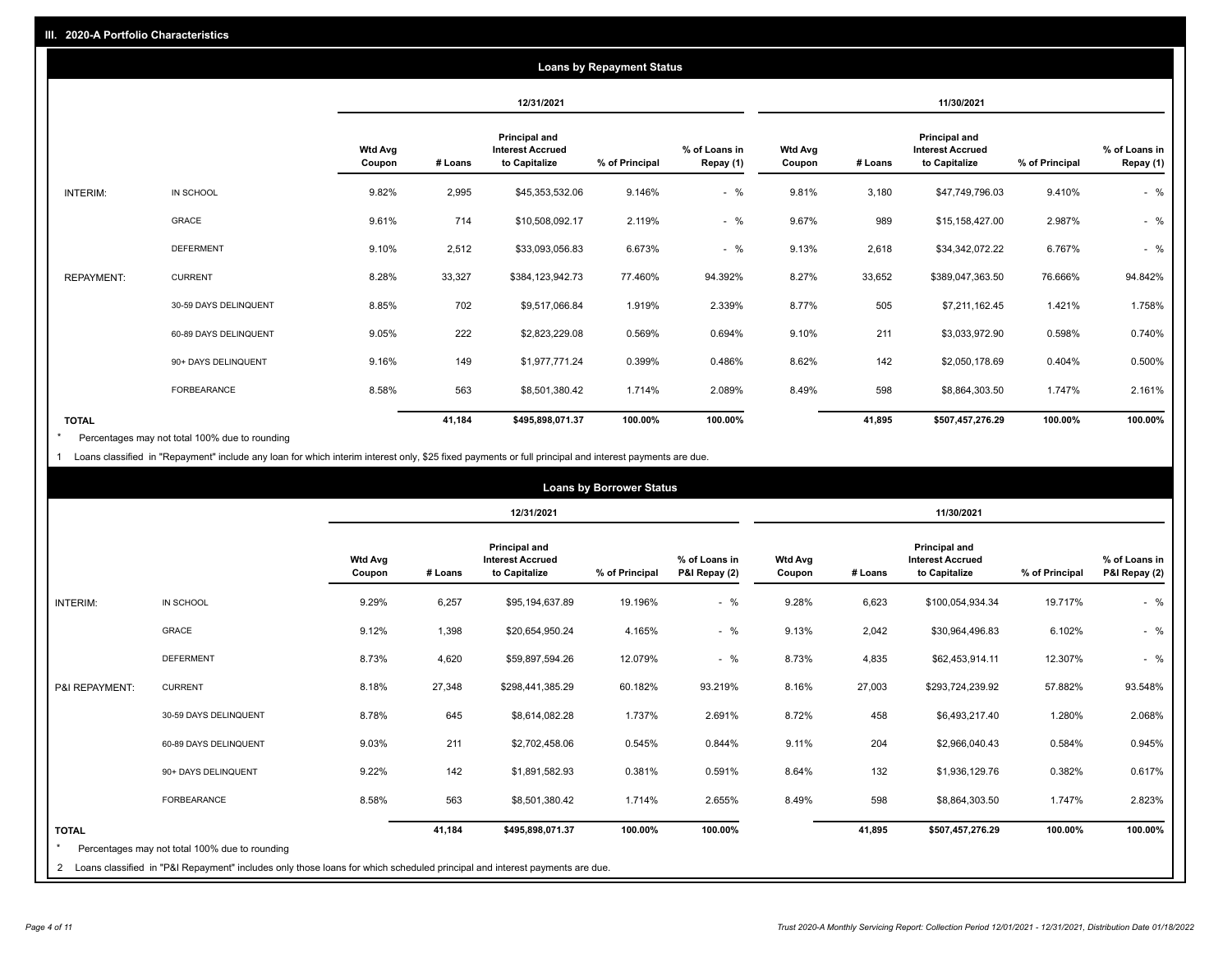|                                                                                 | 12/31/2021       | 11/30/2021       |
|---------------------------------------------------------------------------------|------------------|------------------|
| Pool Balance                                                                    | \$495,898,071.37 | \$507,457,276.29 |
| Total # Loans                                                                   | 41,184           | 41,895           |
| Total # Borrowers                                                               | 39,875           | 40,556           |
| Weighted Average Coupon                                                         | 8.52%            | 8.53%            |
| Weighted Average Remaining Term                                                 | 132.40           | 132.86           |
| Percent of Pool - Cosigned                                                      | 93.0%            | 93.0%            |
| Percent of Pool - Non Cosigned                                                  | 7.0%             | 7.0%             |
| Borrower Interest Accrued for Period                                            | \$3,392,723.77   | \$3,319,400.11   |
| Outstanding Borrower Interest Accrued                                           | \$31,301,945.16  | \$33,659,810.45  |
| Gross Principal Realized Loss - Periodic *                                      | \$836,609.06     | \$742,276.69     |
| Gross Principal Realized Loss - Cumulative *                                    | \$10,878,900.13  | \$10,042,291.07  |
| Recoveries on Realized Losses - Periodic                                        | \$79,297.29      | \$116,225.90     |
| Recoveries on Realized Losses - Cumulative                                      | \$1,021,965.13   | \$942,667.84     |
| Net Losses - Periodic                                                           | \$757,311.77     | \$626,050.79     |
| Net Losses - Cumulative                                                         | \$9,856,935.00   | \$9,099,623.23   |
| Non-Cash Principal Activity - Capitalized Interest                              | \$3,152,563.36   | \$6,146,516.04   |
| Since Issued Total Constant Prepayment Rate (CPR) (1)                           | 13.33%           | 12.98%           |
| <b>Loan Substitutions</b>                                                       | \$0.00           | \$0.00           |
| <b>Cumulative Loan Substitutions</b>                                            | \$0.00           | \$0.00           |
| <b>Unpaid Servicing Fees</b>                                                    | \$0.00           | \$0.00           |
| <b>Unpaid Administration Fees</b>                                               | \$0.00           | \$0.00           |
| <b>Unpaid Carryover Servicing Fees</b>                                          | \$352,720.89     | \$352,720.89     |
| Note Interest Shortfall                                                         | \$0.00           | \$0.00           |
| Loans in Modification                                                           | \$18,526,227.29  | \$18,327,742.65  |
| % of Loans in Modification as a % of Loans in Repayment (P&I)                   | 5.95%            | 6.01%            |
| % Annualized Gross Principal Realized Loss - Periodic as a %                    | 3.22%            | 2.92%            |
| of Loans in Repayment (P&I) * 12                                                |                  |                  |
| % Gross Principal Realized Loss - Cumulative as a % of<br>Original Pool Balance | 1.61%            | 1.49%            |

\* In accordance with the Servicer's current policies and procedures, after September 1, 2017 loans subject to bankruptcy claims generally will not be reported as a charged- off unless and until they are delinquent for 120

(1) For additional information, see 'Since Issued CPR Methodology' found in section VIII of this report .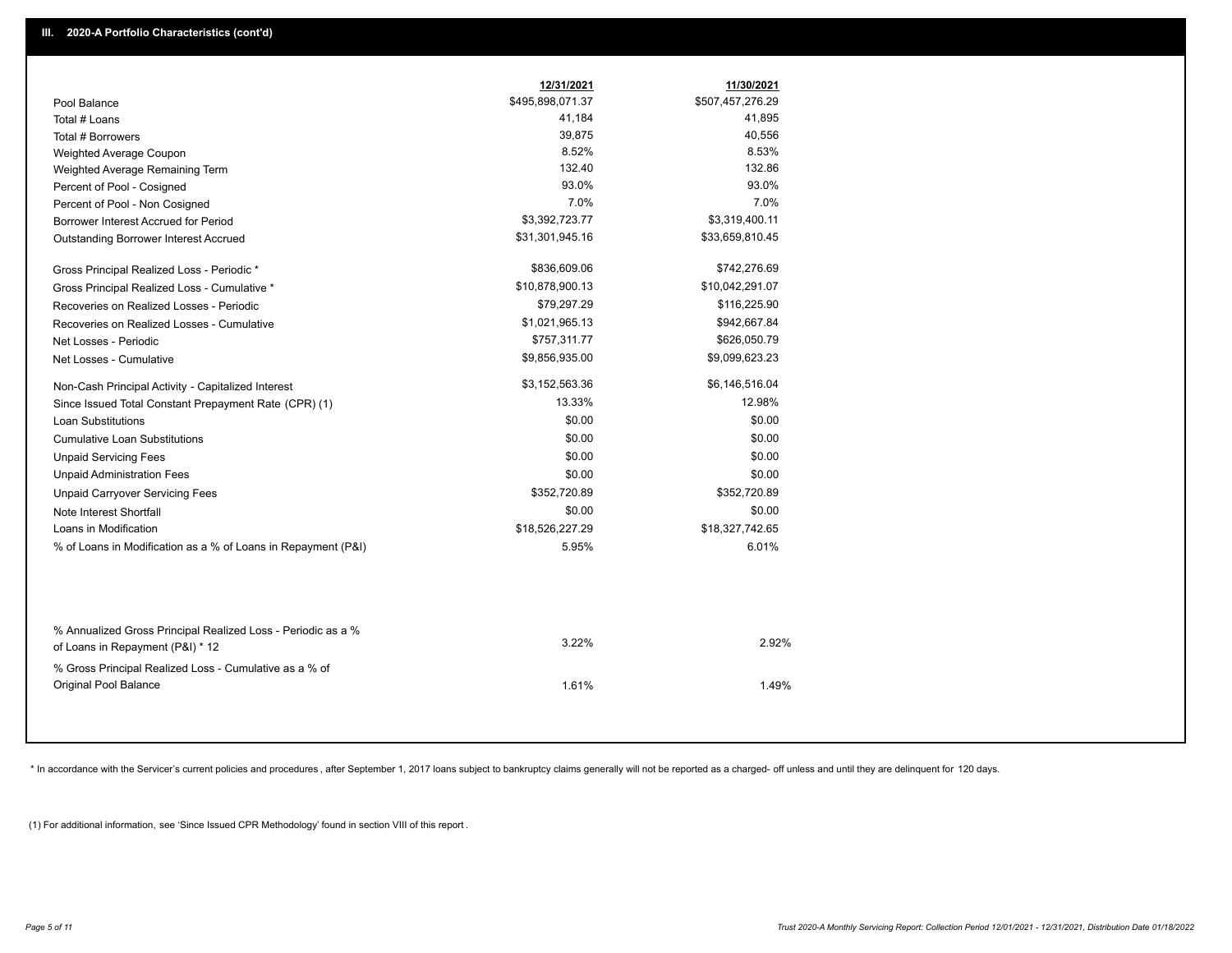# **Loan Program**

A

|                                    | Weighted<br>Average | # LOANS  | <b>\$ AMOUNT</b> | $%$ *    |
|------------------------------------|---------------------|----------|------------------|----------|
| - Smart Option Interest-Only Loans | 7.44%               | 10,203   | \$90,095,065.22  | 18.168%  |
| - Smart Option Fixed Pay Loans     | 8.57%               | 10,450   | \$154,363,533.27 | 31.128%  |
| - Smart Option Deferred Loans      | 8.89%               | 20,531   | \$251,439,472.88 | 50.704%  |
| - Other Loan Programs              | $0.00\%$            | $\Omega$ | \$0.00           | 0.000%   |
| <b>Total</b>                       | 8.52%               | 41,184   | \$495,898,071.37 | 100.000% |

\* Percentages may not total 100% due to rounding

B

C

**Index Type**

|                       | Weighted<br>Average | # LOANS | <b>\$ AMOUNT</b> | $%$ *     |
|-----------------------|---------------------|---------|------------------|-----------|
| - Fixed Rate Loans    | 9.54%               | 16,820  | \$217,978,395.88 | 43.956%   |
| - LIBOR Indexed Loans | 7.73%               | 24,364  | \$277,919,675.49 | 56.044%   |
| - Other Index Rates   | $0.00\%$            |         | \$0.00           | $0.000\%$ |
| <b>Total</b>          | 8.52%               | 41,184  | \$495,898,071.37 | 100.000%  |

\* Percentages may not total 100% due to rounding

# **Weighted Average Recent FICO**

| (2)<br>Wtd Avg Recent FICO Band | # LOANS | <b>\$ AMOUNT</b> | $%$ *     |
|---------------------------------|---------|------------------|-----------|
| $0 - 639$                       | 2,094   | \$24,865,633.07  | 5.014%    |
| 640 - 669                       | 2,210   | \$26,230,745.08  | 5.290%    |
| 670 - 699                       | 4,344   | \$53,339,027.64  | 10.756%   |
| 700 - 739                       | 9,139   | \$112,952,191.94 | 22.777%   |
| $740 +$                         | 23,395  | \$278,492,028.10 | 56.159%   |
| $N/A$ <sub>(1)</sub>            | 2       | \$18,445.54      | $0.004\%$ |
| <b>Total</b>                    | 41,184  | \$495,898,071.37 | 100.000%  |
|                                 |         |                  |           |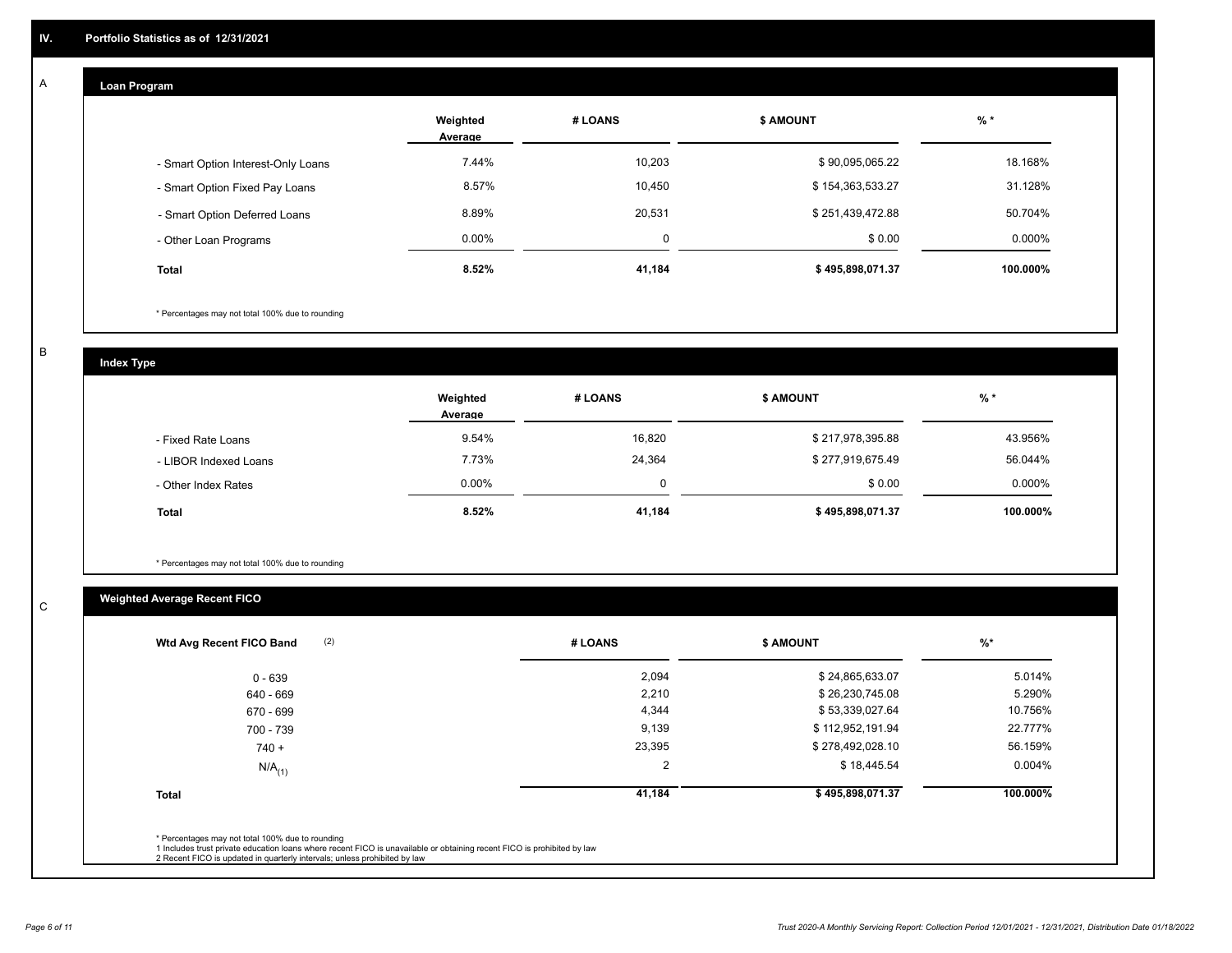| ٧. |       | 2020-A Reserve Account and Principal Distribution Calculations                       |                  |  |
|----|-------|--------------------------------------------------------------------------------------|------------------|--|
| А. |       | <b>Reserve Account</b>                                                               |                  |  |
|    |       | Specified Reserve Account Balance                                                    | \$1,729,328.00   |  |
|    |       | <b>Actual Reserve Account Balance</b>                                                | \$1,729,328.00   |  |
| В. |       | <b>Principal Distribution Amount</b>                                                 |                  |  |
|    | i.    | Class A Notes Outstanding                                                            | \$349,204,346.25 |  |
|    | ii.   | Pool Balance                                                                         | \$495,898,071.37 |  |
|    | iii.  | First Priority Principal Distribution Amount (i - ii)                                | \$0.00           |  |
|    | iv.   | Class A and B Notes Outstanding                                                      | \$396,204,346.25 |  |
|    | ۷.    | First Priority Principal Distribution Amount                                         | \$0.00           |  |
|    | vi.   | Pool Balance                                                                         | \$495,898,071.37 |  |
|    | vii.  | Specified Overcollateralization Amount                                               | \$123,974,517.84 |  |
|    | viii. | Regular Principal Distribution Amount (if (iv > 0, (iv - v) - (vi - vii))            | \$24,280,792.72  |  |
|    | ix.   | Pool Balance                                                                         | \$495,898,071.37 |  |
|    | х.    | 10% of Initial Pool Balance                                                          | \$67,608,928.02  |  |
|    | xi.   | First Priority Principal Distribution Amount                                         | \$0.00           |  |
|    | xii.  | Regular Principal Distribution Amount                                                | \$24,280,792.72  |  |
|    | xiii. | Available Funds (after payment of waterfall items A through I)                       | \$0.00           |  |
|    |       | xiv. Additional Principal Distribution Amount (if(vi <= x,min(xiii, vi - xi - xii))) | \$0.00           |  |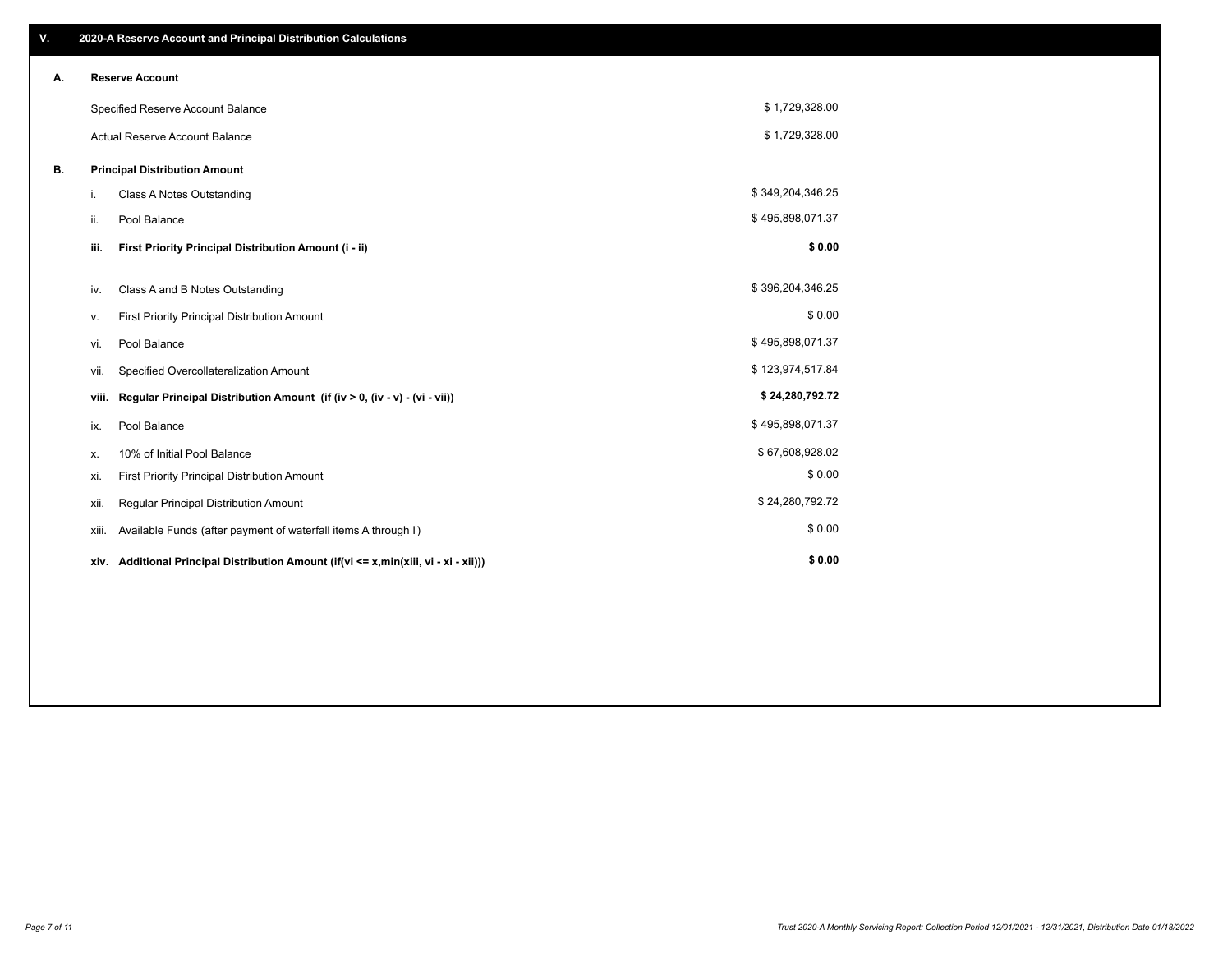|    |                                                         | Paid            | <b>Funds Balance</b> |
|----|---------------------------------------------------------|-----------------|----------------------|
|    |                                                         |                 |                      |
|    | <b>Total Available Funds</b>                            |                 | \$14,032,964.17      |
| A  | <b>Trustee Fees</b>                                     | \$0.00          | \$14,032,964.17      |
| B  | <b>Servicing Fees</b>                                   | \$318,442.30    | \$13,714,521.87      |
| C  | i. Administration Fees                                  | \$8,333.00      | \$13,706,188.87      |
|    | ii. Unreimbursed Administrator Advances plus any Unpaid | \$0.00          | \$13,706,188.87      |
| D  | Class A Noteholders Interest Distribution Amount        | \$603,126.63    | \$13,103,062.24      |
| E. | First Priority Principal Payment                        | \$0.00          | \$13,103,062.24      |
| F. | Class B Noteholders Interest Distribution Amount        | \$117,500.00    | \$12,985,562.24      |
| G  | <b>Reinstatement Reserve Account</b>                    | \$0.00          | \$12,985,562.24      |
| H  | Regular Principal Distribution                          | \$12,985,562.24 | \$0.00               |
|    | <b>Carryover Servicing Fees</b>                         | \$0.00          | \$0.00               |
| J  | Additional Principal Distribution Amount                | \$0.00          | \$0.00               |
| K  | Unpaid Expenses of Trustee                              | \$0.00          | \$0.00               |
| L. | Unpaid Expenses of Administrator                        | \$0.00          | \$0.00               |
| М  | Remaining Funds to the Residual Certificateholders      | \$0.00          | \$0.00               |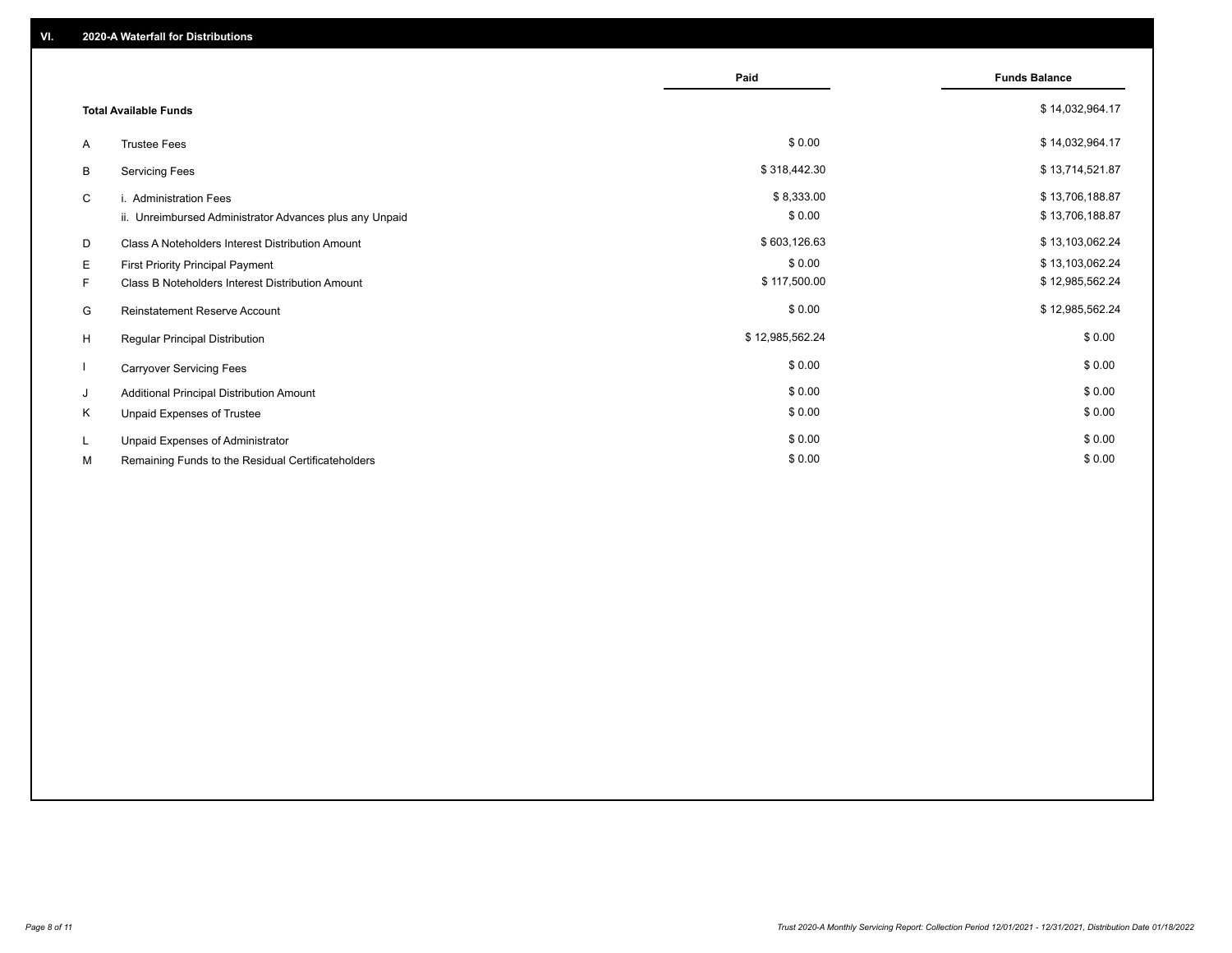| <b>Distribution Amounts</b>                                |                         |                         |                         |
|------------------------------------------------------------|-------------------------|-------------------------|-------------------------|
|                                                            | A <sub>2</sub> A        | A <sub>2</sub> B        | в                       |
| Cusip/Isin                                                 | 78449UAB4               | 78449UAC2               | 78449UAD0               |
| <b>Beginning Balance</b>                                   | \$302,014,569.73        | \$47,189,776.52         | \$47,000,000.00         |
| Index                                                      | <b>FIXED</b>            | <b>LIBOR</b>            | <b>FIXED</b>            |
| Spread/Fixed Rate                                          | 2.23%                   | 0.83%                   | 3.00%                   |
| Record Date (Days Prior to Distribution)                   | 1 NEW YORK BUSINESS DAY | 1 NEW YORK BUSINESS DAY | 1 NEW YORK BUSINESS DAY |
| Accrual Period Begin                                       | 12/15/2021              | 12/15/2021              | 12/15/2021              |
| <b>Accrual Period End</b>                                  | 1/15/2022               | 1/18/2022               | 1/15/2022               |
| Daycount Fraction                                          | 0.08333333              | 0.09444444              | 0.08333333              |
| Interest Rate*                                             | 2.23000%                | 0.93975%                | 3.00000%                |
| <b>Accrued Interest Factor</b>                             | 0.001858333             | 0.000887542             | 0.002500000             |
| <b>Current Interest Due</b>                                | \$561,243.74            | \$41,882.89             | \$117,500.00            |
| Interest Shortfall from Prior Period Plus Accrued Interest | $\mathsf{\$}$ -         | $\mathsf{\$}$ -         | $$ -$                   |
| <b>Total Interest Due</b>                                  | \$561,243.74            | \$41,882.89             | \$117,500.00            |
| <b>Interest Paid</b>                                       | \$561,243.74            | \$41,882.89             | \$117,500.00            |
| <b>Interest Shortfall</b>                                  | $\mathsf{\$}$ -         | $\mathsf{\$}$ -         | $$ -$                   |
| <b>Principal Paid</b>                                      | \$11,230,756.53         | \$1,754,805.71          | $$ -$                   |
| <b>Ending Principal Balance</b>                            | \$290,783,813.20        | \$45,434,970.81         | \$47,000,000.00         |
| Paydown Factor                                             | 0.035096114             | 0.035096114             | 0.000000000             |
| <b>Ending Balance Factor</b>                               | 0.908699416             | 0.908699416             | 1.000000000             |

\* Pay rates for Current Distribution. For the interest rates applicable to the next distribution date, please see https://www.salliemae.com/about/investors/data/SMBabrate.txt.

**VII. 2020-A Distributions**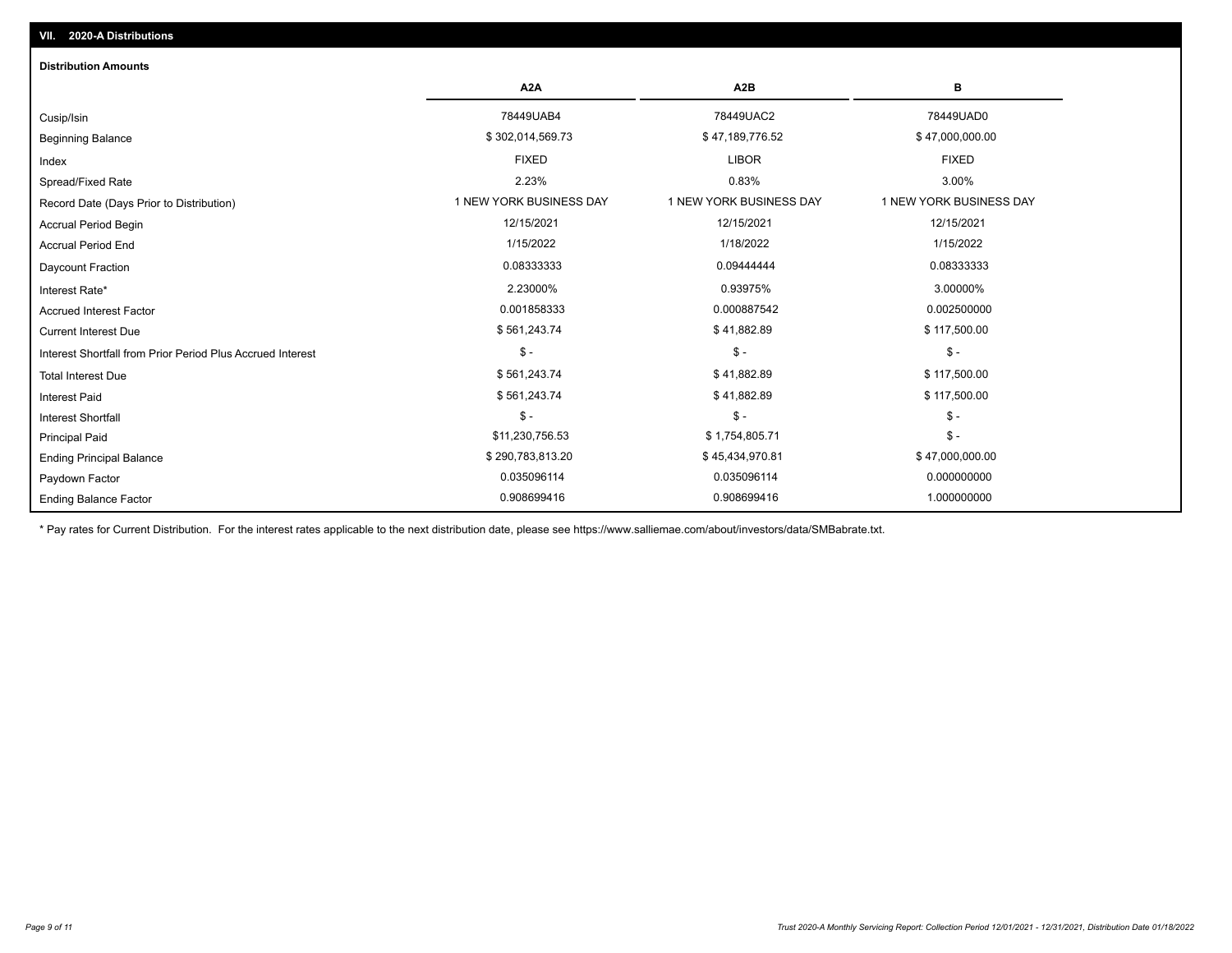#### **Since Issued Total CPR**

$$
\text{total CPR} = 1 - \left(\frac{APB}{PPB}\right)^{\left(\frac{12}{MSC}\right)}
$$

APB = Actual period-end Pool Balance PPB = Projected period-end Pool Balance assuming no prepayments and no defaults Pool Balance = Sum(Principal Balance + Interest Accrued to Capitalize Balance) MSC = Months Since Cut-Off

I J Ι

#### **Since-Issued Total Constant Prepayment Rate (CPR)**

Since-Issued Total CPR measures prepayments, both voluntary and involuntary, for a trust student loan pool over the life of a transaction. For each trust distribution, the actual month-end pool balance is compared against a month-end pool balance originally projected at issuance assuming no prepayments and defaults. For purposes of Since- Issued Total CPR calculations, projected period end pool balance assumes in-school status loans have up to a six month grace period before moving to repayment, grace status loans remain in grace status until their status end date and then to move to full principal and interest repayment, loans subject to interim interest or fixed payments during their in-school and grace period continue paying interim interest or fixed payments until full